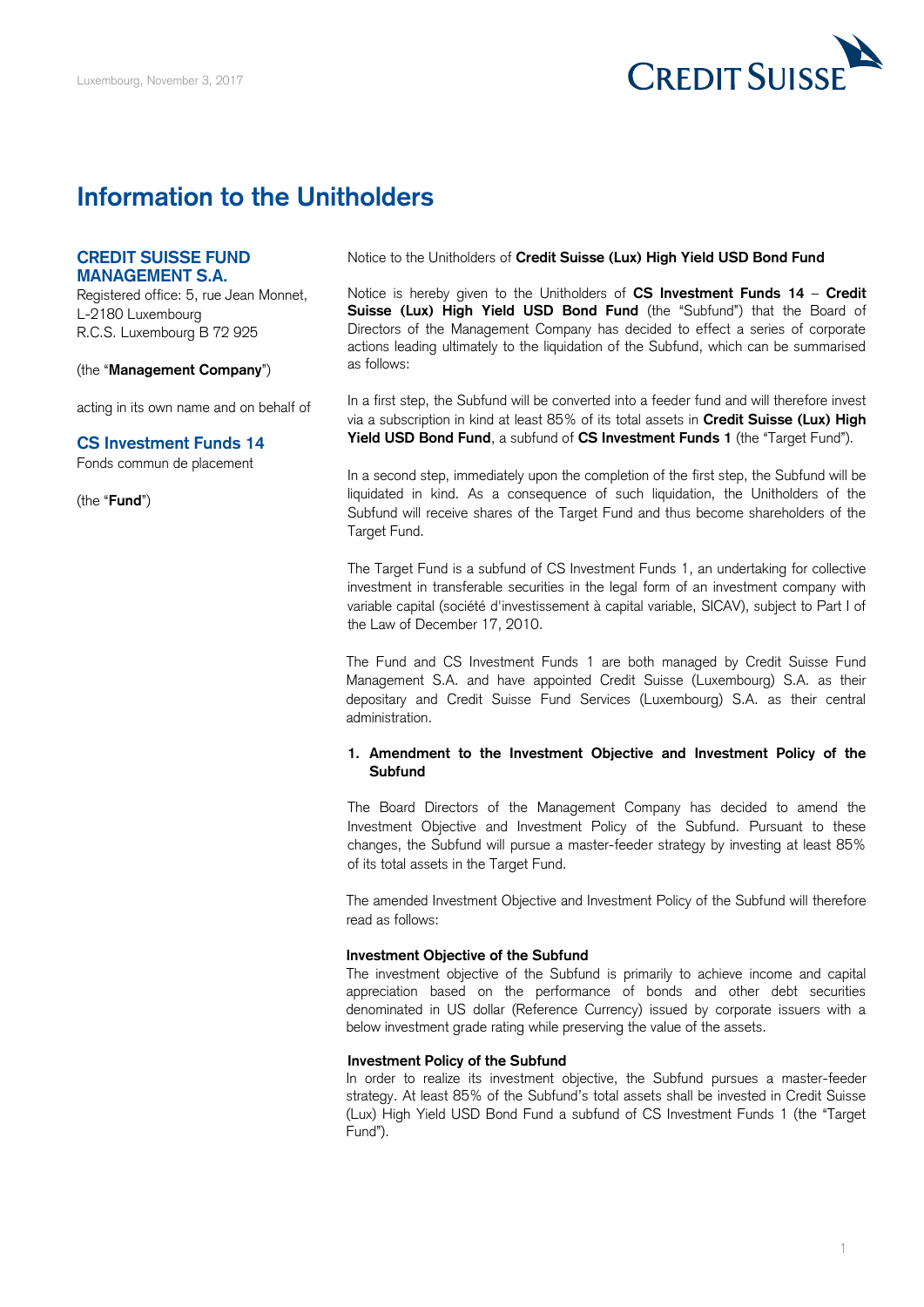

 The Subfund may hold up to 15% of its total net assets in liquid assets in the form of sight and time deposits with first-class financial institutions and money-market instruments which do not qualify as transferable securities and have a term to maturity not exceeding 12 months, in any convertible currency.

 The Investment Objective and Investment Principles of the Target Fund read as follows:

#### **Investment Objective of the Target Fund**

 Within the Target Fund, the aim is primarily to achieve income and capital appreciation based on the performance of bonds and other debt securities denominated in US dollar (Reference Currency) issued by corporate issuers with a below investment grade rating while preserving the value of the assets.

## **Investment Principles of the Target Fund**

 The Target Fund shall invest in instruments rated at least "CCC–" by Standard & credit quality in the view of the Management Company of CS Investment Funds 1. Poor's or "Caa3" by Moody's, at time the investment is made, or which exhibit similar

 At least two-thirds of the total assets of the Target Fund shall be invested in debt instruments, bonds (including fixed rate bonds, zero-coupon, subordinated and perpetual bonds), notes, and similar fixed interest or floating-rate securities (including floating rate notes and securities issued on a discount basis) of corporate issuers in the non-investment grade sector, denominated in US dollar.

 Up to one-third of the total assets of the Target Fund may be invested in currencies other than the Reference Currency of the Target Fund.

 Additionally the Target Fund may invest in convertible bonds, convertible notes and warrant bonds.

 The Target Fund may also invest up to 20% of its net assets in asset-backed securities (ABS) and mortgage-backed securities (MBS), as well as in addition up to a maximum of 20% of the Subfund's net assets may be invested in contingent capital instruments.

 The Target Fund may invest up to 10% of its total assets in shares, other equity interests, dividend right certificates and similar securities with equity features as well as in warrants.

 In addition to direct investments, the Target Fund may conduct futures and options as well as swap transactions (interest rate swaps and total return swaps) for the purpose of hedging and the efficient management of the portfolio, provided due account is taken of the investment restrictions set out in Chapter 6, "Investment Restrictions", section 3 of the prospectus of CS Investment Funds 1).

 For the purpose of duration management, the Target Fund may make greater use of interest rate futures, subject to the investment restrictions set out in Chapter 6, "Investment Restrictions", section 3 of the prospectus of CS Investment Funds 1). The Target Fund may – for the purpose of managing interest rate risks – buy and sell interest rate futures. The commitments entered into may exceed the value of the securities assets held in this currency, but must not exceed the Target Fund's total net asset value.

 Subject to the investment restrictions set out in Chapter 6, "Investment Restrictions", section 3 of the prospectus of CS Investment Funds 1, the Target Fund may use securities (credit linked notes) as well as techniques and instruments (credit default swaps) for the purpose of managing the credit risk.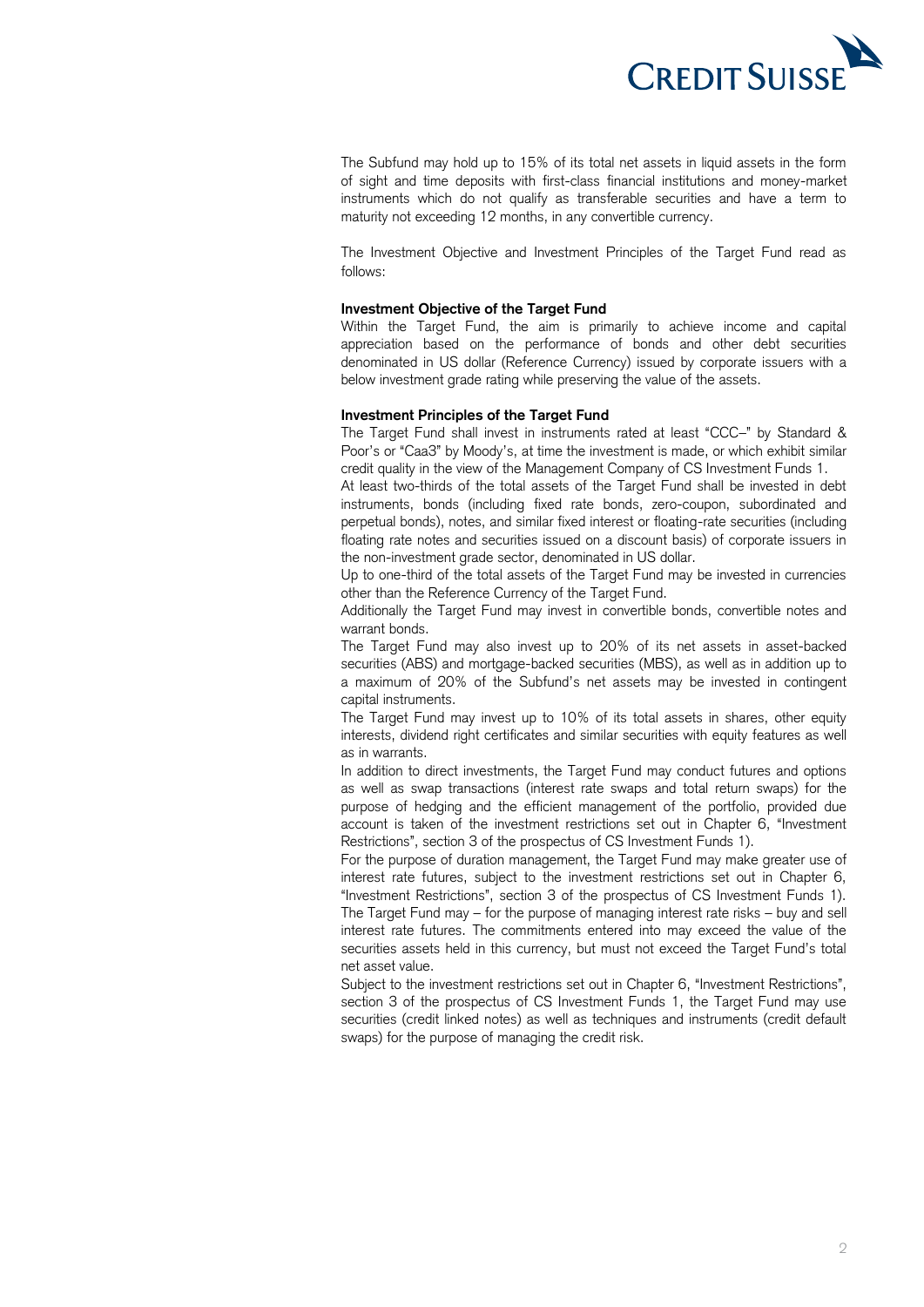

 The Units of the Subfund will be invested in the following Share classes of the Target Fund:

#### **Credit Suisse (Lux) High Yield USD Bond Fund and Reward Subfund CS Investment Funds 14 Units ISIN Maximum Ongoing**  (Currency) **Management charge Fee (p.a.)** (as per the KIID) **Synthetic Risk Performance Indicator Fee**  B USD LU0116737759 1.20% 1.45% 3 n/a BH EUR LU0697137932 1.20% 1.44% 3 n/a IB USD LU0116737916 0.70% 0.94% 3 n/a UB USD LU1144400196 0.90% 1.00% 3 n/a

# **Target Fund**

 **Credit Suisse (Lux) High Yield USD Bond Fund CS Investment Funds 1** 

| Organ Odisse (Edx) Than Tield OOD Dong Fund |              |                                              |                                         |                                                              |     |
|---------------------------------------------|--------------|----------------------------------------------|-----------------------------------------|--------------------------------------------------------------|-----|
| <b>Share</b><br><b>Class</b><br>(Currency)  | <b>ISIN</b>  | <b>Maximum</b><br>Management<br>Fee $(p.a.)$ | Ongoing<br>charge<br>(as per the KIID)* | <b>Synthetic Risk Performance</b><br>and Reward<br>Indicator | Fee |
| <b>BUSD</b>                                 | LU1684797787 | 1.20%                                        | 1.44%                                   | 3                                                            | n/a |
| <b>BH EUR</b>                               | LU1684798249 | 1.20%                                        | 1.44%                                   | 3                                                            | n/a |
| <b>IB USD</b>                               | LU1684801050 | 0.70%                                        | 0.94%                                   | 3                                                            | n/a |
| UB USD                                      | LU1684803346 | $0.90\%$                                     | 1.00%                                   | 3                                                            | n/a |

**\*** The ongoing charge figure is based on estimated expenses.

 The Target Fund is suitable for investors with a long-term, risk-tolerant outlook who would like to participate in a broadly diversified bond portfolio in order to benefit from the potential offered by the high-yield capital market, thereby achieving higher returns (in the respective Reference Currency) than would normally be generated by conventional bond investments. Though the risks are lessened by a broad investment spread across many issuers and several sectors, exposure to the high-yield segment requires a greater degree of risk capacity.

 Unitholders should note that the indicated management fee and ongoing charges of the Subfund reflect the situation prior to the subscription in kind. For the duration of the master-feeder structure, no management fee will be charged at the level of the Subfund in addition to the management fee charged at the level of the Target Fund. Furthermore, neither the Subfund nor the Target Fund charges a performance fee.

 PricewaterhouseCoopers, *Société coopérative*, 2, rue Gerhard Mercator, L-2182 Luxembourg has been appointed by the Management Company acting in its own name and on behalf of the Fund as the independent auditor in charge of issuing an opinion on the subscription in kind and the number of shares issued in counterpart of this subscription.

 The Luxembourg supervisory commission for the financial sector, the *Commission de Surveillance du Secteur Financier* or CSSF has approved the investment of the Subfund in the Target Fund.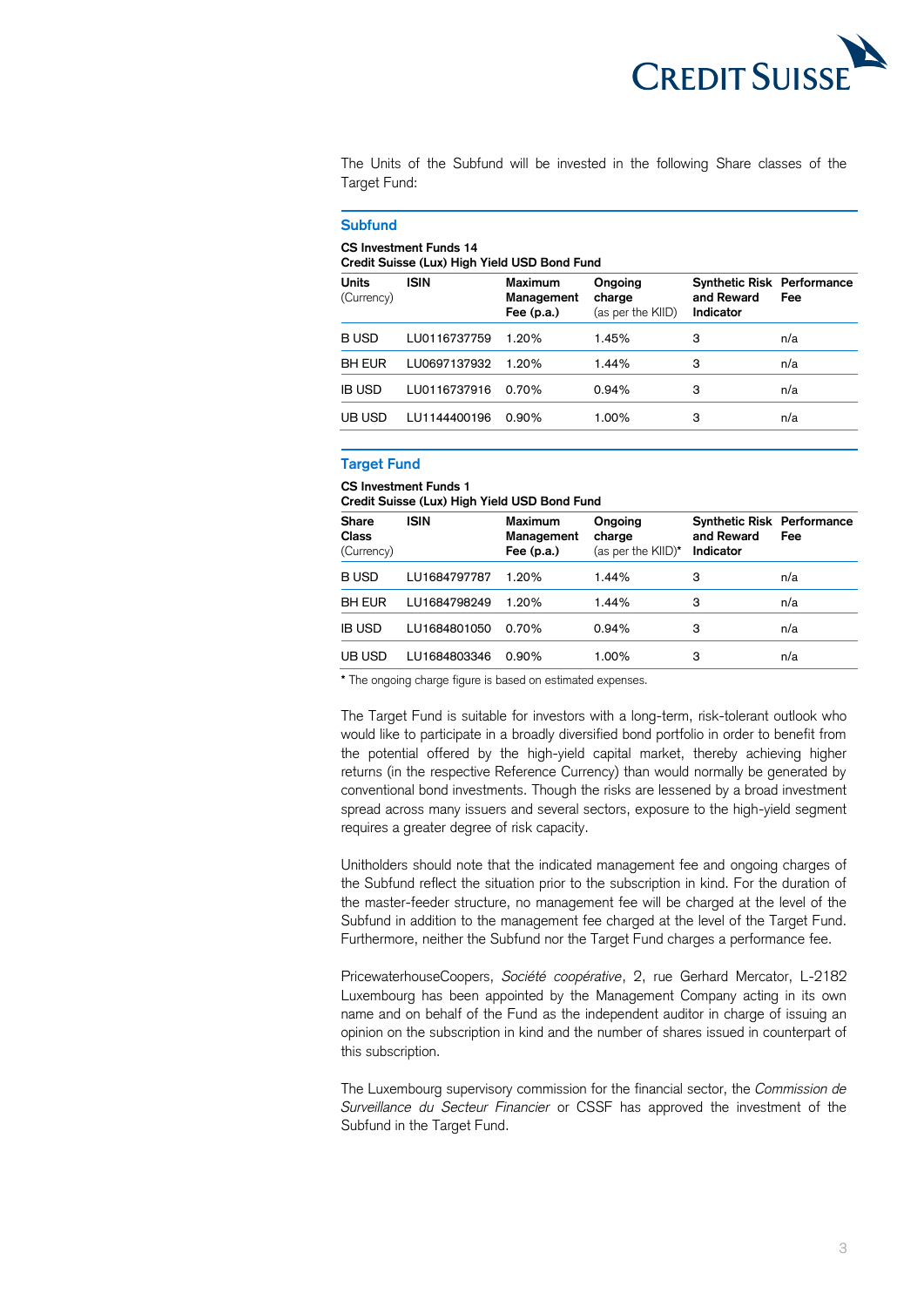

 The amendments made to the prospectus of the Fund will enter into force as of 11 December 2017. As of this date, the Subfund will invest almost exclusively in shares of the Target Fund.

 Unitholders who do not agree with these amendments may redeem their Units in the Subfund free of charge until 4 December 2017.

## **2. Liquidation in kind of CS Investment Funds 14 – Credit Suisse (Lux) High Yield USD Bond Fund**

 The liquidation process of the Subfund will start on 11 December 2017. No further subscriptions of Units will be accepted in the Subfund after 3.00 p.m. CET on 4 December 2017. Moreover, Units may only be redeemed free of charge until the same date and time. A provision of all outstanding debits and any debits that will occur in relation to the liquidation will be made in the Subfund.

 PricewaterhouseCoopers, *Société coopérative*, 2, rue Gerhard Mercator, L-2182 Luxembourg has been appointed by the Management Company acting in its own name and on behalf of the Fund as independent auditor in charge of issuing an opinion on the Units of the Subfund that will be cancelled as a result of the liquidation of the Subfund.

 The net liquidation proceeds of the Subfund will be distributed in kind to the Unitholders on 11 December 2017.

 After closure of the liquidation, the accounts and the books of the Subfund shall be filed with Credit Suisse Fund Services (Luxembourg) S.A. during a period of five years.

 Any legal, advisory or administrative costs associated with the preparation and the completion of the changes under points (1) and (2) above will be borne by Credit Suisse Fund Management S.A., except the auditor fees which will be charged to the Subfund. Transaction costs related to the sale and purchase of securities will be borne by the Subfund.

 As a result of the changes under points (1) and (2) above, the Unitholders of the Subfund will be allocated shares in the Target Fund and become shareholders of the Target Fund as of 11 December 2017, and consequently obtain voting rights in the

Target Fund.<br>More generally, Unitholders should be aware of the different legal form of the Target Fund and note the resulting differences in terms of governance structure and ongoing charges (as indicated in the above table). Unitholders' attention is drawn to the fact that shares in the Target Fund sometimes differ from the respective Units of the Subfund in terms of applicable fees or distribution policy. More information about the features of the shares of the Target Fund can be found in the prospectus of CS Investment Funds 1, under Chapter 2 "CS Investment Funds 1 – Summary of Share Classes" and Chapter 5 "Investment in CS Investment Funds 1". Unitholders should inform themselves as to the possible tax implications of the aforementioned changes in their respective country of citizenship, residence or domicile.

 In addition, Unitholders should note that the number of shares in the Target Fund they will receive further to the liquidation in kind will not necessarily correspond to the number of Units they held in the Subfund, but will depend on the number of shares in the Target Fund held by the Subfund at the time of its liquidation. Further to the liquidation, the Units in the Subfund will no longer entitle the Unitholders to any rights in the Subfund or the Fund.